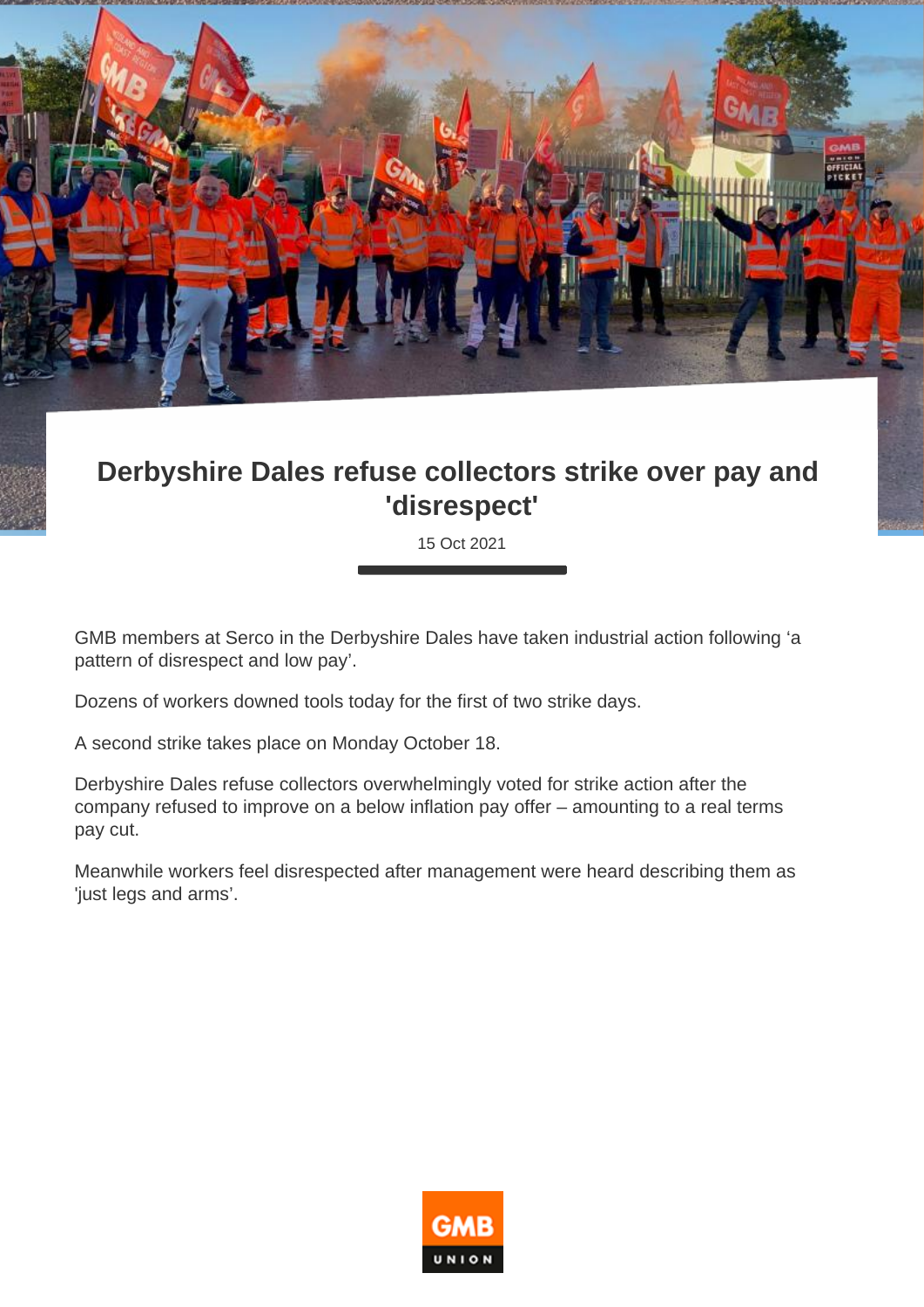

## **Mick Coppin, GMB Regional Organiser, said:**

"This has always been about dignity at work, something we're all entitled to.

"Serco Derbyshire Dales have been given opportunity after opportunity to get around the table and make an offer to refuse workers that matches inflation and keep the bin collections on time.

"Company management have failed to do this and they are to blame for these disruptions.

"No one wants to take strike action, it's a last resort.

"This strike will no doubt have a significant impact on bin collections throughout the area, Serco management need to take that seriously to stop waste piling high.

"These are key workers who continued serving their communities throughout the pandemic - they are not just legs and arms."



"There has been a pattern of disrespect and low pay at the company.

"It's time they were listened to, it's time for Serco to listen to the refuse workers, listen to the public and do the right thing."

## **Phil, a local resident in Wirksworth, said:**